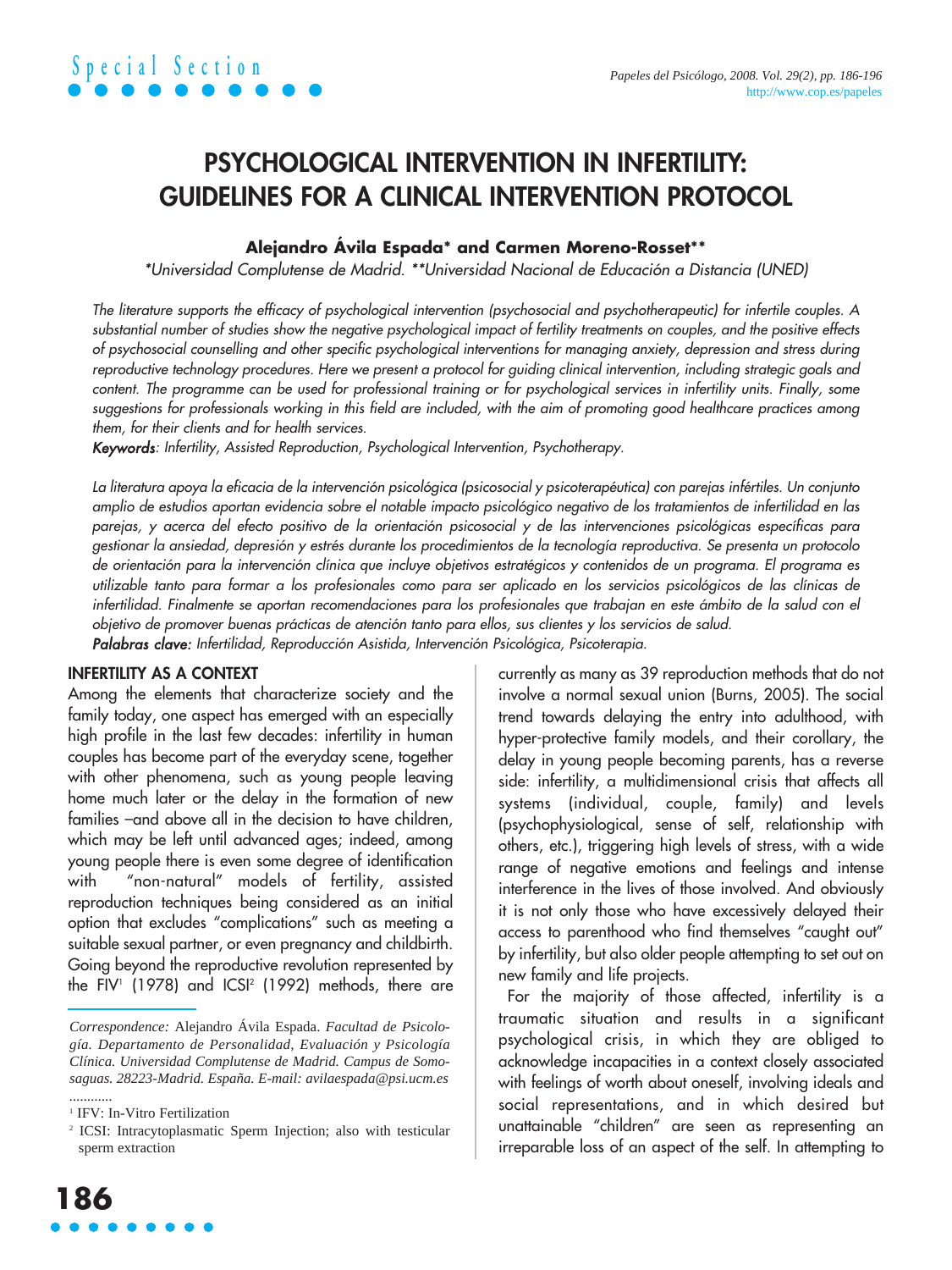cope with the situation of infertility, people experience a kind of "internal struggle" between their own capacities and the perception of limitations previously unknown, leading to the breakdown of their bio-hormonal and psychological stability and problems involving the perception of and communication with their partner, their family life, their economic resources and the perception of their social environment. All of these aspects can be negatively affected, moreover, by the impact or the demands of medical treatment for infertility. And even when the medical treatment is completed successfully, those who have undergone it may carry a "traumatic legacy" that marks a "before and after" the treatment.

Consideration of the psychological impact of such treatments is therefore essential. Although it is common for health professionals involved in assisted reproduction services to take into account strategies of psychological and psycho-social counselling and intervention as relevant parts of the process, there has emerged a relatively urgent need to develop intervention protocols requiring the contribution of psychologists (and psychotherapists) to this complex field, on which there is already a large body of potentially useful literature on intervention approaches and experience (Boivin, 2003; Boivin et al., 2001; Boivin & Kentenich, 2002; Bayo-Borràs, Cànovas & Sentís, 2005; Burns, 2005; Lemmens et al., 2004; Llavona & Mora, 2003; Moreno-Rosset, 2003, 2007; Moreno-Rosset, Antequera & Jenaro, 2005; Peterson, Gold & Feingold, 2007; Stammer, Wischmann & Verres, 2002). In turn, the professionals working in this field require specific support for the psychoprophylaxis of the risks involved in their intervention and work context.

### **PSYCHOLOGICAL INTERVENTION IN INFERTILITY?**

There is a considerable body of work, including substantial reviews, on the psychological processes relevant to human reproduction, their subjective meanings and the social, psychosocial and psychosocial characteristics of infertile couples (Antequera, Moreno-Rosset, Jenaro & Ávila, in this same issue; Wischmann, Stammer, Scherg, Gerhard & Verres, 2001). Research has dealt with the role of physiological Emotion and Regulation, especially in relation to neurotransmitters and the regulatory function of the immunological system; it has also covered the cognitions and psychodynamics involved: schemata, beliefs, self-image, self-concept, defences and coping and its interpersonal expression and regulation, together with the resulting behaviours that

facilitate or hinder the reproductive process (Ávila, 1993). Moreover, there has been extensive research on the most relevant clinical manifestations and aspects: Anxiety and Depression (Carreño et al., 2007; Moreno Rosset, 2000a; Moreno-Rosset & Martín, 2008); Sexual dyfunction and Identity disorders (Peterson et al., 2007); the evolution of emotional adjustment before, during and after the treatments (Gerrity, 2001; Moreno-Rosset, 2000b, 2003, 2007; Verhaak et al., 2005); variability in the difficulties experienced in the treatments (Benyamini, Gozlan & Kokia, 2005); the psychological impact of different IVF strategies (de Klerk et al., 2006), and so on. From the review of these and many other studies it is concluded that for decades a myth has been constructed, without either scientific or clinical support, around "psychogenic infertility", despite a lack of any demonstration of direct causality. Attempts to demonstrate a psychobiographic causality clearly delimited from other bio-psycho-social factors have failed to go any further than the rational understanding many clinicians can achieve through examining the case history of how the individual organism may express, in its processes of biopsycho-social integration and adjustment, a "wise" rejection of reproduction in people with precarious psychological equilibrium –though such observations can by no means be given the status of a conclusion.

Even though it is neither possible nor reasonable to consider the "psychological treatment" of infertility, psychotherapeutic counselling and intervention (from the approach of psychodynamics and cognitive strategies) nevertheless provide a highly positive and valuable opportunity to deal appropriately with the experiences of and the complex situations and dilemmas faced by people in situations of infertility. In sum, we can abandon the psychogenic hypothesis, but at the same time advocate and encourage the necessary psychotherapeutic counselling and support (Apfel & Keylor, 2002).

Users demand and employ support services, showing high levels of satisfaction with them (Moreno-Rosset, 2003, 2007; Schmidt, Holstein, Boivin, Blaabjerg, Rasmussen & Andersen, 2003), regardless of the fact that their use has not been proven to influence the improvement of reproductive success rates –a secondary consideration, but nonetheless a desirable one. Psychological support programmes in this context are at the service of the set of needs of assisted reproduction service users, and for facilitating medical treatment compliance, contributing to the construction of the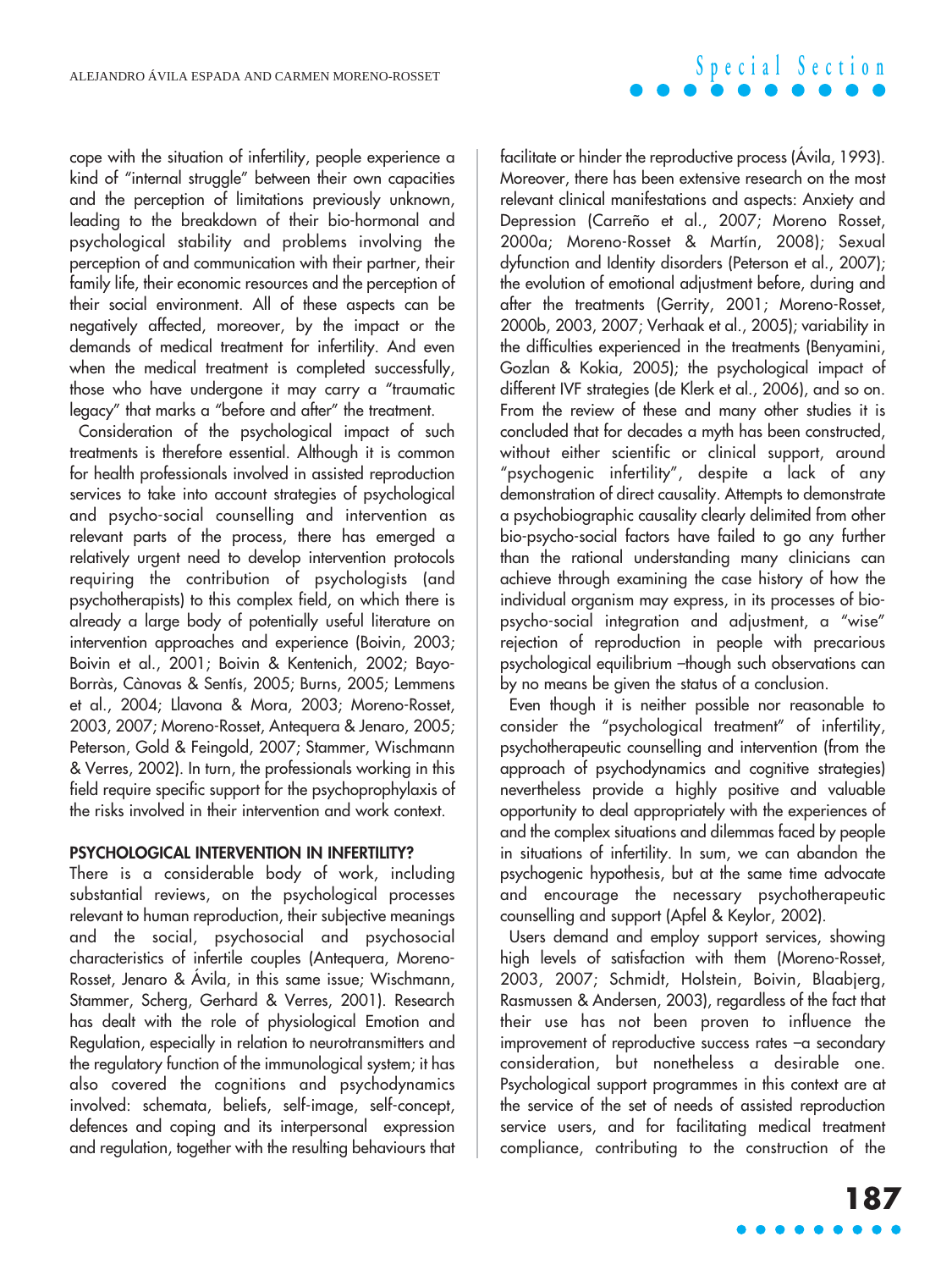appropriate psychological and psychosocial conditions, even though the programmes may be of a low-level type, such as telephone counselling. At a clinical level they make obvious contributions: they facilitate the transmission of information and create a counselling context that is usable and which helps to contain and manage anxieties about the situation of infertility. The opinions of researchers and of users coincide: these resources should be incorporated into assisted reproduction services (Bartlam & McLeod, 2000). Kentenich (2002) highlights the importance for fertility clinics of providing psychological counselling and support services, working together with the medical personnel, and identifies four important aspects related to the consultations dealt with by infertility counselling services: a) the focus of the consultation is an unfulfilled desire or life goal, with the existential tension which that implies; b) the desire to have a child may involve ethical conflicts similar to those occurring in the context of adoption, between the "best interests of the child", the wishes of their parents and the characteristics of the family context; such conflicts have to be assessed; c) the repeated cycles of medical treatment commonly necessary over long periods, and successive failures, lead to emotional stress, sometimes intense, which can break down clients' psychological adjustment; and d) diagnostic procedures and medical treatments for infertility have a significant impact on the intimate life of the couple, affecting the dynamics of their relationship, their sexuality, and the capacity to cope with and resolve the stressful situations associated with treatment. In this regard, we have argued in different forums in favour of comprehensive care for infertile couples (Moreno-Rosset, de Castro, Ávila et al., 2005), and we shall continue to argue for it (Moreno-Rosset, Ávila, Antequera, Jenaro, Gómez & Hurtado de Mendoza, 2008).

The inclusion of psychotherapeutic strategies (exploratory and support-oriented) permits the early detection and appropriate management of the 5 typical stages in the emotional evolution of assisted reproduction service users: 1) Denial of the difficulties; 2) Anger on facing the evidence; 3) Negotiation of the possibilities; 4) Depression –reinforced by the probable repeated failures; and finally, 5) Acceptance of possibilities and limits. Works that have become classics in this field include those on psychological intervention in women with a history of failure in assisted reproduction, which involves managing problems of reassignment of meaning to existence, of restructuring of the self-concept and of the generation of new expectations and projects (Goldenberg, 1997), even possibly within the framework of broad programmes such as those of Mind-Body (Domar & Dreher, 1996). Also, more and more attention is being paid to the specific problem of male infertility, in the context of progressively higher rates of male sterility.

We concur with those researchers who argue that combined intervention strategies are the most productive. In particular, combinations of individual intervention and group intervention guided by professionals and/or selfhelp groups reduce anxiety levels –in the long waiting or between-treatment phases, for example– and improve medical prescription compliance (Galletly, Clark, Tomlinson & Blaney, 1996). There is an abundance of research reports providing evidence in the same direction on the differential effectiveness of group, individual and couple-based intervention (Liz & Strauss, 2005), with convergent evidence strongly supporting the use of group strategies, either in self-help format or led by professionals (Domar, Clapp et al., 2000; Hoenk Shapiro, 1999; Tarabusi, Volpe & Facchinetti, 2004); indeed, such strategies have even been shown to have a positive effect on reproductive success rates. A strategic combination of a range of treatment modes according to cases (individual, couple, family, self-help groups and awareness-raising groups led by professionals, with either dynamic or cognitive-behavioural orientations) would appear to be the professional's most useful preventive/therapeutic equipment.

Psychosocial counselling and intervention boasts a good cost-effectiveness ratio for the reduction of stress associated with treatment and the reduction of negative affect, though there is no clear or likely relationship with reproductive success rates (Boivin, 2003). In our own context evidence has already been provided that structured support programmes are a useful resource (IPTRA Pilot Programme, Moreno Rosset, 2003, Moreno-Rosset, Antequera & Jenaro, 2005), together with the subsequent adaptation of handbooks, guidelines and training with relaxation CDs (Moreno-Rosset, 2005, 2007); likewise, there are positive reports of the use of psychological support programmes in CD-ROM format for couples undergoing assisted reproduction treatment (Coisenau et al., 2004), and even of internet counselling and participation in medical support chats for infertile couples (Epstein, Rosenberg, Grant & Hemenway, 2002).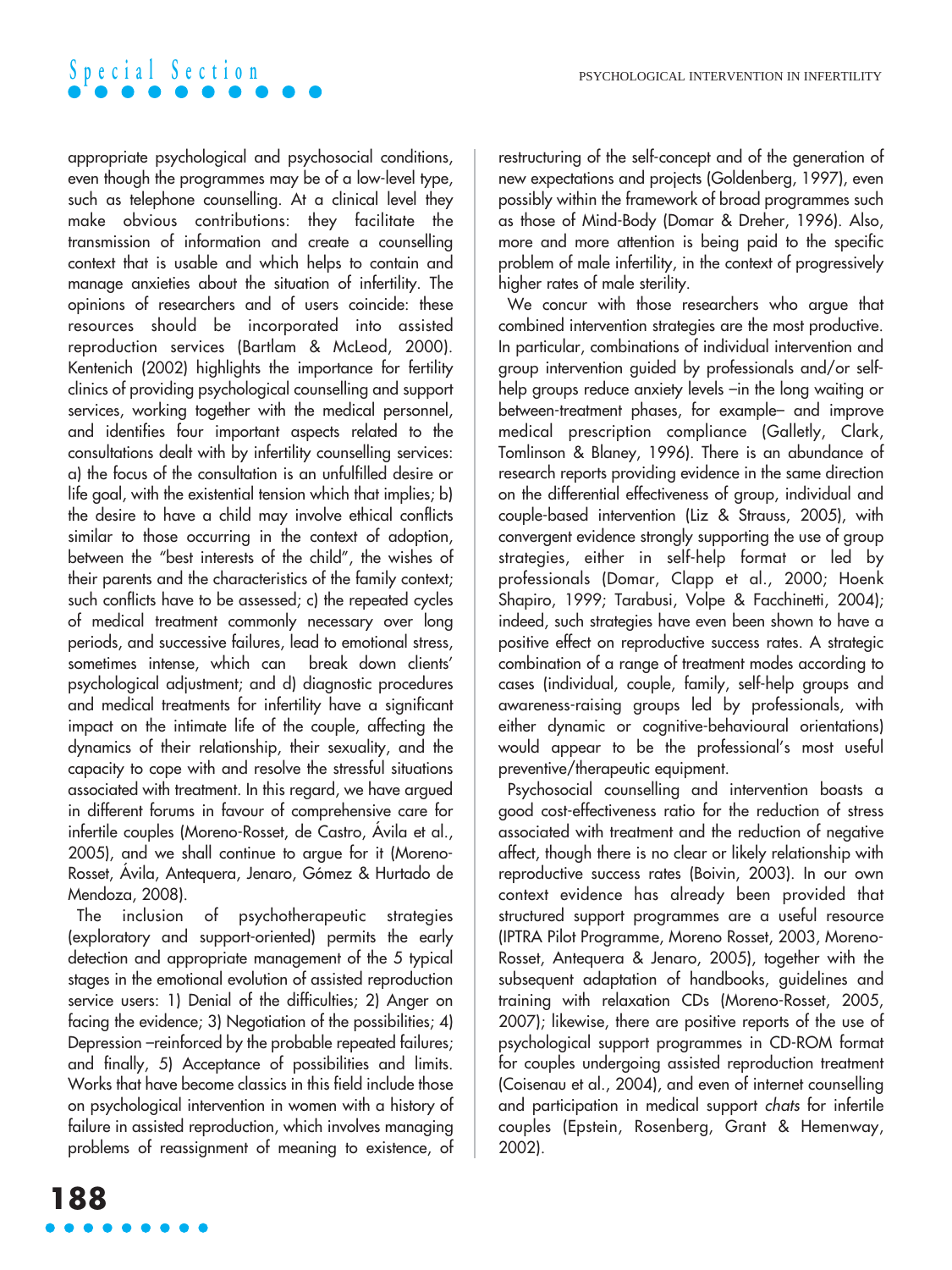### **PSYCHOLOGICAL SUPPORT IN INFERTILITY: SYNTHESIS OF THE STRATEGIC APPROACHES, TECHNIQUES AND TACTICS OF INTERVENTION**

Based on the experience of applying the Pilot Programme of Psychological Intervention in Assisted Reproduction Techniques (Intervención Psicológica en Técnicas de Reproducción Asistida, IPTRA: Moreno-Rosset, 2003, Moreno-Rosset, Antequera & Jenaro, 2005) and its later version (Moreno-Rosset, 2005, 2007), in the context of two research projects (Moreno-Rosset, 2003, 2007), respectively, as well as its flexible use in clinical settings, together with the rich contributions of other programmes applied in different contexts (Boivin et al., 2001), an Intervention Programme has been constructed, oriented primarily at structuring the specialized training of professionals in this field, though applicable as a programme of reference in public services and private clinics, made up of the following modules: I) Conceptual; II) Assessment; III) Intervention; and IV) Monitoring and Psychoprophylaxis, in which the professional responsible for intervention in this field should acquire competencies. The core content, materials and goals of each module are described in Tables 1 to 4.

Application of the module materials structured as an intervention programme does not necessarily have to follow a predetermined sequence and duration, mainly because the course of infertility treatment varies considerably from case to case, so that intervention has to be designed accordingly. Gerrity (2001) has described five stages characteristic of infertility treatments, and our experience indeed endorses the fact that users begin the support programme in a variety of phases and situations, so that it is key to choose the most appropriate intervention strategy for each one (see Table 5).

#### **TABLE 1 MODULE I – CONCEPTUAL**

Goal: To contribute the basic knowledge necessary for the psychologist in order to achieve quality practice in the area of psychological counselling services and consultation in assisted reproduction.

- Content:
- a. Infertility in current society
- b. Goals of the Programme: Intervention, Prevention, Recovery.
- c. What the specialist Psychologist needs to know about infertility and assisted reproduction treatments (at the medical, psychological, social and legal levels)

The majority of counselling and support interventions can be programmed via action plans with an average of 12 to 24 work sessions, whose pace can be adjusted to fit the cycles and phases of the medical treatments. Useful in this respect are the recommendations of Bitzer (2002), which can serve as a logical organizer (see Table 6) for structuring the intervention in circular sequences of 10 steps, to be repeated as many times as necessary, according to the treatment. Assessment of whether the characteristics of users, their infertility treatment and the intervention setting are in line with this logic is the responsibility of the professional, who will select the

**Special Section**



**TABLE 2 MODULE II – ASSESSMENT**

Goal: To contribute the following instruments and procedures that the professional can use to carry out the initial assessment

#### Content:

- a. Guide to the Semi-structured Psychological Interview for Intervention in Assisted Reproduction (EPSIRA; Moreno-Rosset, 2001)
- b. Questionnaire on Emotional Maladjustment and Adaptive Resources in infertility (DERA; Moreno-Rosset, Antequera & Jenaro, 2008)
- c. Register of Pleasurable Activities (Moreno-Rosset, 2005)
- d. Complementary instruments that may be of interest to the professional, according to user characteristics.
	- i. Inventory of Interpersonal Problems (IIP; Horowitz, Alden, Wiggins & Pincus, 2000)
	- ii. Adult Attachment Interview (Main, 1991)
	- iii. Questionnaire on Assertiveness in the Couple (ASPA; Carrasco, 1998)
	- iv. Family Satisfaction Questionnaire with adjectives (ESFA; Barraca & López-Yarto, 2003)
	- v. Psychological Well-being of the Couple Scale (EBP; Sánchez-Cánovas, 1998)
	- vi. Inventory of psychological problems in infertility (IPPI; Llavona & Mora, 2006)
	- vii. Questionnaire on psychological adjustment in infertility (CAPI; Llavona & Mora, 2002)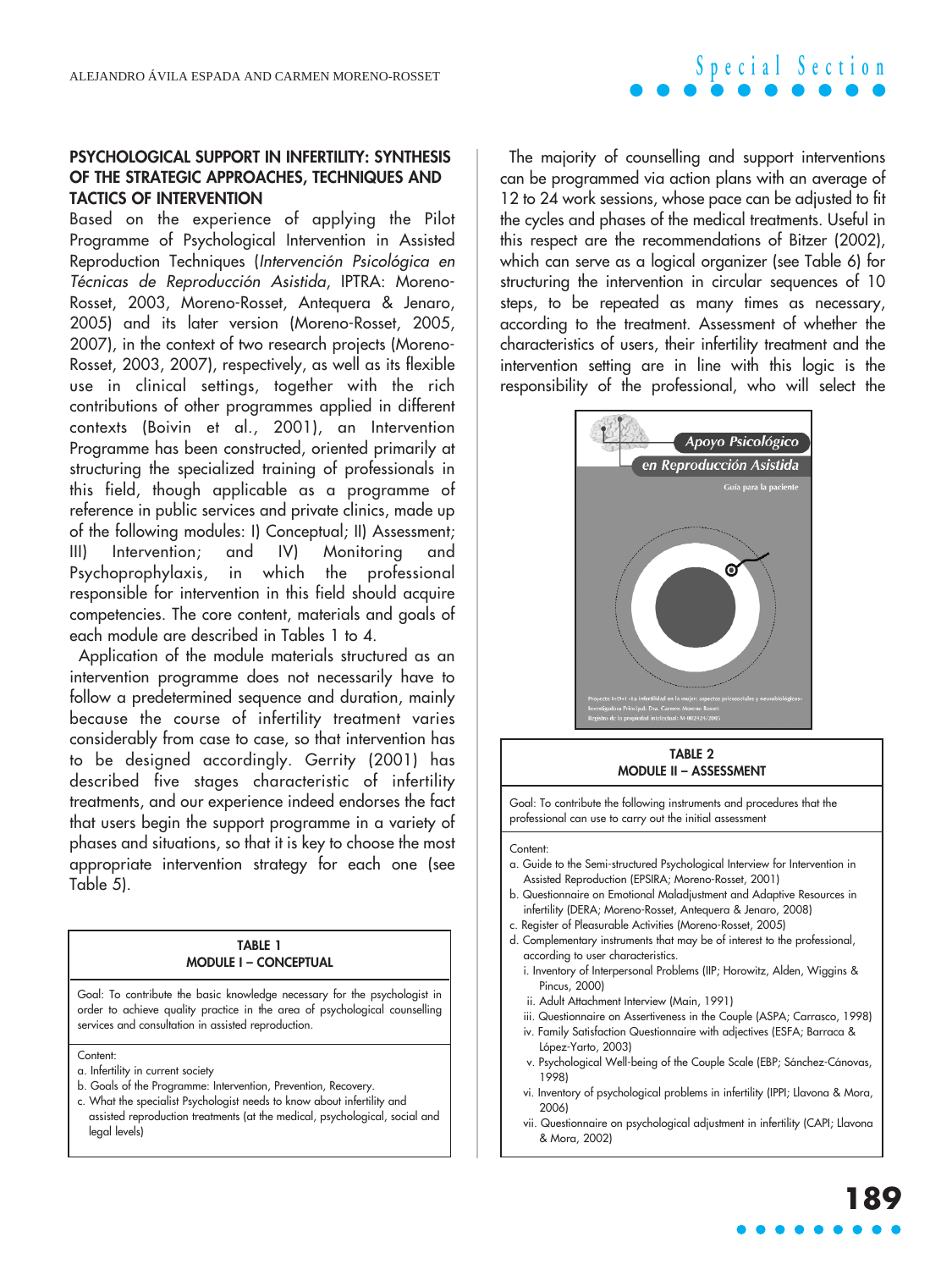

#### **TABLE 3 MODULE III-INTERVENTION**

Goal: To contribute the strategic approaches, the techniques –and their materials– and the tactics, for both the client and the psychologist.

Content:

- a. User guide: "Psychological Support in Assisted Reproduction" (Moreno-Rosset, 2005), which includes: (see Figure 1)
	- i. Complete informative guide to the two parallel processes.
	- ✔ Medical
	- ✔ Psychological
	- ii. Relaxation CD and detailed information on all the stages.
	- iii. List of recommendations.
	- iv. Protocols for the user to make multiple observations and self-registers.

#### b. Psychologist's intervention protocol:

- i. General goals: To help the professional identify the priorities and set the strategic goals appropriate to each case. According to the case history, not all of them will be equally relevant.
- 1. To reduce the intensity of emotional interference that may inhibit or otherwise alter the facilitation of the reproductive process in infertile people.
- 2. To facilitate better medical treatment compliance.
- 3. To detect/prevent psychological dysfunctions of associated with infertility and its treatment (secondary dysfunctions).
- 4. To facilitate the subjective well-being of all those involved in assisted reproduction services (users and professionals)
- ii. **General strategies:** For creating the appropriate conditions to achieve the general and strategic goals, depending on the abilities and skills of the professional
	- 1. To promote empathic professional-user communication (characterized by authentic interests and genuine understanding), and which will be expressed as emotional harmony with the processes experienced before, during and after the assisted reproduction treatment.
	- 2. To promote a working link between the professional and the user for the deployment of:
	- ✔ Affirmation/Validation of the subjective experiences involved in the infertility situation
	- ✔ Containment of the negative emotions and anxieties activated before, during and after the process
	- ✔ Mentalization processes for the construction of self-reflexive activity, as a mediator between emotion and action
	- ✔ Re-activation or enhancement of sense of humour and positive emotions that permit the maintenance of adequate contact with the self
	- ✔ Comprehensive, quality communication, with a view to encouraging that same level of communication quality in users in their intimate relationships
- iii. Intervention levels and techniques: Multidimensional and combined, with individual and couple-based strategies as principal approaches, and completed with family intervention, where necessary. Moreover, users are normally provided with effective and low-cost complementary resources, such as:
	- ✔ Telephone counselling service, through which users can obtain immediate advice and emotional support, helping to normalize their experiences.
	- ✔ Support DVD/video and/or CD with information and techniques that can be self-applied by the users (relaxation, narrative tasks, self-registers, etc.)
	- ✔ Awareness-raising groups led by professionals [6 group-tasks sessions, one per month: 1) introduction and selection of topics; 2) emotions and infertility; 3) The impact of infertility on the couple's relationship; 4) Others' reactions; 5) The place of the desire for a child; 6) The limits of treatment].
	- ✔ Self-health groups, which enrich the autonomy of users, promoting in a natural way proactive and reciprocal support strategies in a context in which previous experiences can be highly important.
	- ✔ Internet chats and forums for users and professionals.
- iv. **Specific techniques:** These are used or indicated by professionals when they consider necessary a structured action at a particular level or in a particular intervention sequence.
	- ✔ Techniques aimed at the reduction of anxiety and stress when their levels are very high, with a view to facilitating the expression of emotions and identification of the causes of distress, providing indications of how to reduce and manage distress.
	- ✔ In-depth exploration of factors associated with the most invasive and high-risk medical treatments, with a view to anticipating them and coping with the most stressful situations.
	- ✔ Intervention with the couple, in relation to their intimate and social communication and their adaptive functioning
	- ✔ Communication strategies in the couple/with one's partner, and resolution of possible conflicts
	- ✔ Social communication strategies: assertive behaviour techniques
	- ✔ Social skills learning: role-playing about social scenarios of the infertility situation
	- ✔ Specific techniques for particular situations and the most difficult moments, which the professional must help the user to manage
	- ✔ When maternity has to be faced alone
	- ✔ Multiple pregnancy (and the implications of foetal reduction techniques)
	- ✔ Management of previous serious traumas and of the risks of re-traumautization
	- ✔ Management of multiple failures and help with the decision to end fertility treatment
	- ✔ Repeated miscarriages and associated guilt feelings. Repeated loss of donated eggs
	- ✔ Users in situation of immigration
	- ✔ Problem of "third parties" (egg donors, sperm donors, surrogate mothers)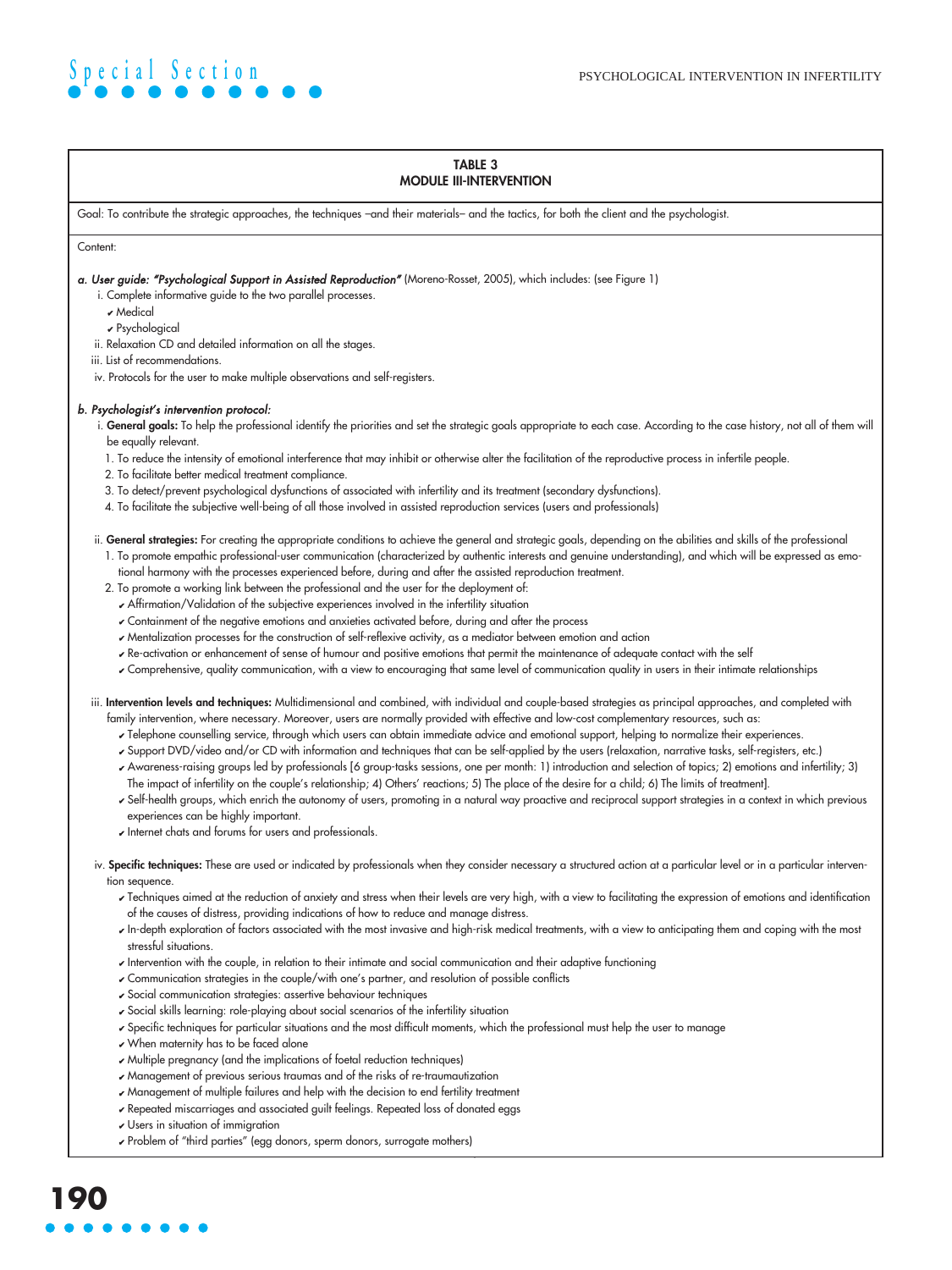#### **TABLE 3 MODULE III-INTERVENTION (continuación)**

#### v. **Tactics to be used according to phases and cycles**

- ✔ Giving value to the experiences users go through in the course of assisted reproduction. Such experiences are often difficult, involving high levels of subjective suffering. Recognizing and managing feelings of loneliness, impotence, uncertainty/confusion and existential disorientation (lack of goals in life)
- ✔ De-dramatizing the situation and generating alternative settings for dealing with it
- ✔ Recognizing and containing anxieties about specific current worries
- $\boldsymbol{\nu}$  Restructuring intense negative thoughts
- ✔ Promoting confidence: Reassignment of meanings and self-confidence (in oneself, in the couple).
- ✔ Facilitating more fluid and empathic communication in the couple (listening to the other; thinking from the other's point of view; transforming the drama into an experience felt and perceived (cognitively) with the other).
- ✔ Recovering the fun and gratifying side of life in the couple, in relation, for example, to sense of humour and sexuality, through active techniques
- ✔ Promoting expectations of achievement and success. Users should recover the sense of being "Agents" who do whatever is possible, rather than mere "Patients" or "Victims" of the situation.
- ✔ Introducing alternatives (One can live well and enjoy life in other ways; other models to follow and other experiences): Are there alternatives to parenthood? (How can they be discovered and managed?)

#### vi. **Sequentially articulating intervention through cycles with strategic goals, techniques and tactics that would include:**

- 1. Previous assessment of the situation of those seeking help with regard to infertility treatments and of the short- and medium-term needs that can form the basis of strategic goals
- 2. Proposal of participatory tasks for users, promoting a proactive attitude.
- 3. Offer and implementation of support sessions (individual and couple-based) at all key moments of the assisted reproduction treatments
- 4. Indication of group resources available (led by professionals or self-help-based).
- 5. Accessibility for telephone counselling
- 6. Assessment after each intervention cycle (qualitative and quantitative)
- 7. Final process of accompaniment and intervention
	- ✔ In the context of success, to take one's leave and to facilitate the pregnancy, birth and early stages of rearing. Pregnancy after a significant period of infertility can involve problems of adaptation that it is necessary to anticipate.
	- ✔ In the context of failure, accompanying users in their grief, with the specific task of opening them to new options and/or alternatives to parenthood, including adoption and the renouncement of parenthood.

#### **TABLE 4 MODULE IV: MONITORING AND PSYCHOPROPHYLAXIS**

This is made up of various elements essential for optimizing the efficiency of the intervention.

Content:

- ✔ Final Assessment
- ✔ Monitoring strategies and procedures, including the use of optional support materials according to the case:
	- ✔ Good Life Guide
	- ✔ Adoption Guide
	- ✔ Guide to Post-infertility Pregnancy and Rearing
- ✔ Activities for the mental hygiene of the professional in the context of Assisted Reproduction Treatment (principally through group work).

techniques and tactics according to the strategic goals of each phase and cycle, as indicated in Table 5.

Other authors propose structuring the intervention directly as a cognitive-behavioural treatment for addressing the stress associated with or resulting from the medical intervention (see the work by Daniel Campagne in this same number), or as focal psychotherapy with a dynamic approach and of limited duration (Arranz-Lara, Blue-Grynberg & Morales-Carmona, 2001), with global goals similar to those set out in our proposal; on the other hand, it should be borne in mind, in our view, that

## **TABLE 6 CIRCULAR ASSESSMENT AND INTERVENTION PROCESS IN INFERTILITY COUNSELLING SERVICES** (Bitzer, 2002)

**Special Section**

| Step 1  | Introduction and initiation of a working alliance                                         |
|---------|-------------------------------------------------------------------------------------------|
| Step 2  | Problem assessment and monitoring                                                         |
| Step 3  | Clarification about problem definition and negotiation about<br>objectives and priorities |
| Step 4  | Exchange of hypotheses and decision-making concerning<br>diagnostic procedures            |
| Step 5  | Investigations, diagnostic procedures                                                     |
| Step 6  | Information-giving about results                                                          |
| Step 7  | Elaboration of options to resolve infertility problem                                     |
| Step 8  | Decision-making about specific options                                                    |
| Step 9  | Treatment procedures                                                                      |
| Step 10 | Evaluation of outcome                                                                     |

offering treatment or psychotherapy instead of support and orientation leads to resistance factors in those seeking help, who indeed perceive their need for help, but are not seeking "treatment" as such. The direct offer of treatment, after an assessment justifying it, is appropriate for those in the "persistent" phase of medical treatment, as well as for those who find it very difficult to make the decision to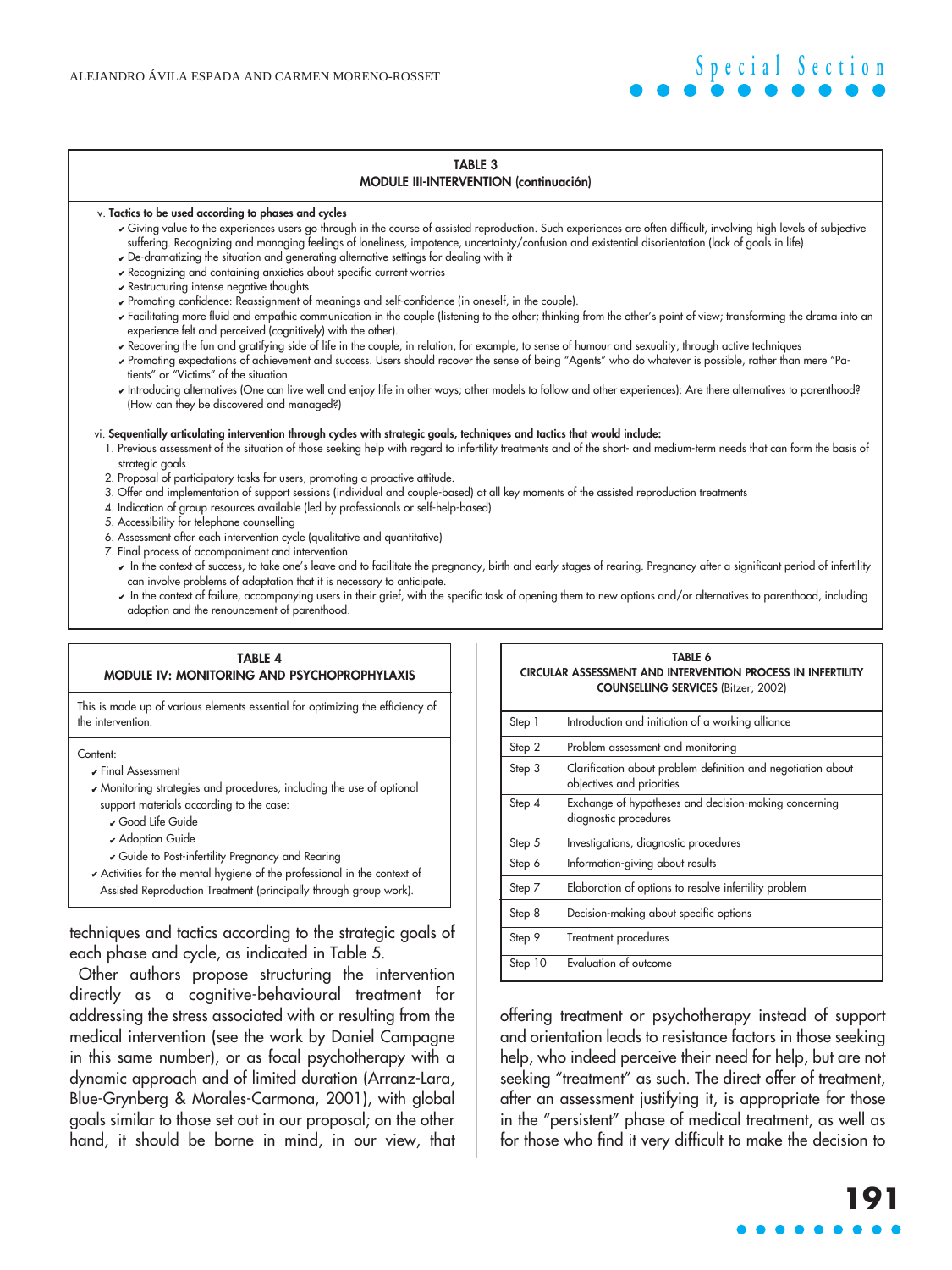give up the medical treatment, in spite of repeated negative evidence of the possibility of success (Mechanick Braverman, 1997), but probably not in the case of those in the remaining phases.

A special mention is merited by those professionals working in this field who deploy strategies of psychological counselling, support and treatment. There is abundant evidence highlighting the crucial importance of the subjective contribution of professionals (combining technical effectiveness with a capacity for empathy and emotional involvement) in their working relationship with those who consult them (Greenfeld, 1997; Applegarth, 1999).

Continuous work in this area requires a psychoprophylactic strategy both for protecting professionals and for maintaining their sensitivity, accessibility and openness to the emotional states and needs of those seeking help. Our Module IV takes into account some of the typical situations: the therapist's anxiety in relation to the desire for parenthood in him/herself and in clients (Josephs, 2005); the problem of the infertile therapist (Freeman, 2005); negative preconceptions about infertility treatment in the therapist (Applegarth, 2005); how to deal with intense feelings that may be aroused in the therapist, mainly negative ones (such as anger or cynicism; Kottick, 2005); and more in general, the pertinence of the active use of countertransference and self-revelation in the treatments (Essig, 2005). However, it is not only psychologists who should be concerned about their adequate preparation and psychoprophylaxis, since it is also highly necessary to consider the problem of the medical specialist, often excessively "hidden" behind the medical technology, as well as the problem of nursing staff (Jackson, 2005; Moreno-Rosset, 2008), who perform a key function throughout the sequence of infertility treatment. And one conclusion that certainly applies to all professionals in this field: the need for special training in the dynamics and emotions of infertility, and their management for the benefit of both users and themselves.

### **CONCLUSIONS**

Good practice in public assisted reproduction services and infertility clinics involves something more than just good medical treatment. Clinics should take into account in their routine intervention strategies the psychological and psychosocial aspects that may affect couples using their services. We should be in a position to reply to the question:

| <b>TABLE 5</b><br>STAGES OF INFERTILITY TREATMENT AND THE MOST APPROPRIATE INTERVENTION STRATEGIES OF SUPPORT                                                                                                                                                                                                                               |                                                                                                                                                                                                                                                                                                                        |  |  |
|---------------------------------------------------------------------------------------------------------------------------------------------------------------------------------------------------------------------------------------------------------------------------------------------------------------------------------------------|------------------------------------------------------------------------------------------------------------------------------------------------------------------------------------------------------------------------------------------------------------------------------------------------------------------------|--|--|
| Medical treatment stage (Gerrity, 2001)                                                                                                                                                                                                                                                                                                     | Psychological support strategies                                                                                                                                                                                                                                                                                       |  |  |
| Pre-diagnostic: Less than one year after suspecting the existence of a problem,<br>still in the phase of diagnostic tests                                                                                                                                                                                                                   | Prior psychological assessment and initial counselling sessions with the couple                                                                                                                                                                                                                                        |  |  |
| Treatment has begun: The diagnostic stage has been adequately implemented<br>and a treatment plan has been established (normally with less than 2 years of<br>fertility problems, at least one problem detected in the diagnostic phase, and the<br>couple may or may not have already consulted a fertility specialist)                    | Prior psychological assessment and initial counselling sessions with the couple<br>Participatory tasks (relaxation, self-registers, narratives, games, etc.)<br>Some support sessions (individual and couple-based) planned<br>Telephone support and counselling<br>Awareness-raising and self-help groups recommended |  |  |
| Normal treatment: More than one type of treatment has already been tried,<br>more than two specialists have been consulted, and the couple have been<br>involved in treatments for more than 2 and less than 5 years.                                                                                                                       | Re-assessment (or assessment, if no assessment has yet been carried out)<br>Support sessions (individual and couple-based) planned with more frequency and in<br>greater numbers<br>Telephone support and counselling<br>Awareness-raising and self-help groups necessary                                              |  |  |
| Persistent: 5 or more years of medical interventions, multiple problems, infertility<br>with no identified cause, consultations with multiple specialists.                                                                                                                                                                                  | Re-assessment (or assessment, if no assessment has yet been carried out)<br>Offer of psychological treatments (individual and couple-based) according to<br>emotional, relationship and personality maladjustments<br>Treatment and self-help groups necessary                                                         |  |  |
| Treatment concluded: The medical component of the infertility situation has been<br>completed, and there are no plans to continue. The reasons can include: a) having<br>received a medical diagnosis of unviability; b) Having given birth to a biological<br>child or children; c) having adopted; d) Having decided to remain childless. | Post-Assessment<br>Support intervention (individual and couple-based) planned and focused on work in<br>relation to the new conditions.<br>Participatory tasks appropriate to the user's situation                                                                                                                     |  |  |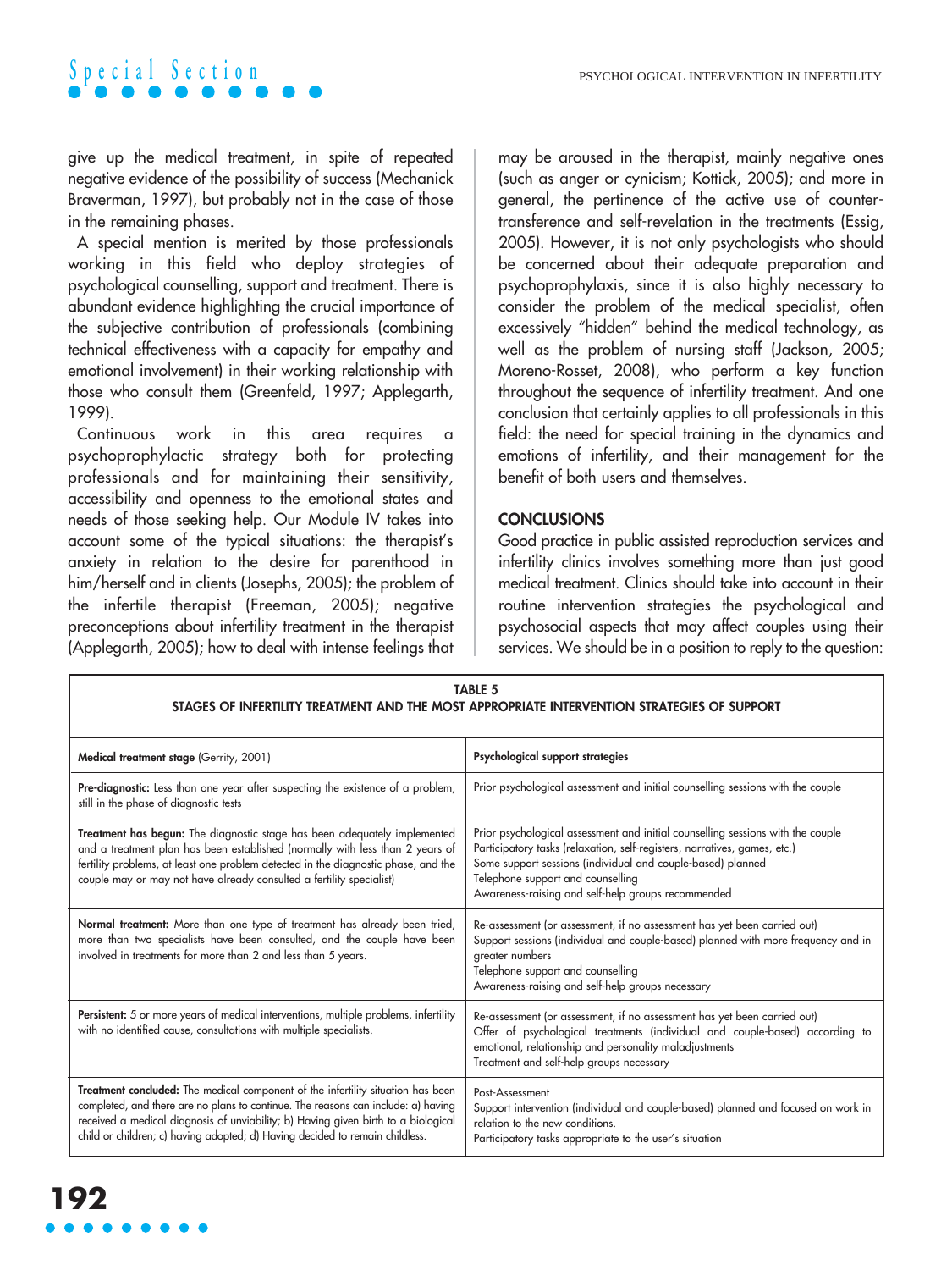Why psychological support in all infertility treatments and not only in those cases presenting high levels of stress? Quality of care should be judged both in accordance with cost-effectiveness parameters in relation to effectiveness, efficiency and efficacy (and with the provision of interventions and strategies based on such indicators) and according to qualitative appraisals by users of the services. These users should have sufficient understanding of the implications and scope of the techniques applied to them, and should receive all the emotional support necessary for dealing in a healthy fashion with the treatments for and consequences of infertility. Respecting users' freedom to use the support strategies as they see fit, services should guarantee access to resources for a global intervention that neither ignores nor reduces the importance of essential facets of the biological, psychological and social nature of the human being.

Psychological support and intervention programmes were designed initially for users, but they are in fact at least as important, if not more so, for health professionals working in the contexts considered here. Given that in all settings human beings come up against their limitations, frequently having to confront difficulty and failure, professionals who provide help should restrict their expectations of "omnipotence" and pay special attention to "care for the carer", with a view to maintaining levels of personal and professional efficiency. Infertility is still wild territory, where both professionals and those suffering because of it and their attempts to solve it must find a space for acceptance and for surmounting obstacles. Burns (2005) argues that the only adjustment possible in a situation of infertility is to accept it as unacceptable, internalizing the unacceptable nature of infertility, and that the goal of intervention psychological is to give people the ability to be able to live well accepting the unacceptability of the experience of infertility, giving a personal meaning to the experience, within one's beliefs, and seeing the situation as a potential opportunity to get to know oneself and one's partner better (individually and as a couple) in the context of facing up to limitations and a traumatic situation -that is, to become aware of one's resources, resilience and limits as persons and as a couple. In the structural dynamic of the situation experienced, and for both clients and professionals, what is learnt and discovered in the experience will probably be more important than the results measured in terms of reproductive success rates – for the same reason that the goal is not to have one or

more children, but rather to have the opportunity to exercise parenthood as a facet characteristic of the mature human being (Ávila, 2005), though not the only one (Domar & Dreher, 1996). And there are various possibilities available for human beings to fulfil the parental function, as long as they are in the right condition to experience them.

### **REFERENCES**

- Apfel, R. J. & Keylor R. G. (2002). Psychoanalysis and infertility. Myths and realities. International Journal of Psychoanalysis, 83, 85-104.
- Applegarth, L.D. (1999). Individual counseling and Psychotherapy. In L.H. Burns & S.N. Covington, (Ed.). Infertility Counseling. A Comprehensive Handbook for Clinicians. Cap. 5 (pp. 85-101). New York: The Parthenon Publishing Group.
- Applegarth, L.D. (2005). The therapist's negative preconceptions about infertility treatment. In A. Rosen & J. Rosen (Eds.). Frozen Dreams. Psychodynamic Dimensions of Infertility and Assisted Reproduction. Cap. 4 (pp. 69-83). Hillsdale, NJ: The Analytic Press.
- Arranz-Lara, L., Blue-Grynberg, B. & Morales-Carmona, F. (2001). El deseo de maternidad en pacientes sujetas a tratamientos de reproducción asistida: una propuesta de psicoterapia [The desire for maternity in patients undergoing assisted reproduction treatment: a proposal for psychotherapy]. Perinatal Reprod Hum, 15, 133-138.
- Ávila Espada, A. (1993). Estrés y procesos psicológicos en la infertilidad humana [Stress and psychological processes in human infertility]. In J. Buendía (Coord.). Estrés y Psicopatología. Cap. 10 (pp.181-200). Madrid: Ediciones Pirámide, S.A.
- Ávila Espada, A. (2005). La función parental en la adopción [The parental function in adoption]. Revista Iberoamericana de Diagnóstico y Evaluación Psicológica. 19 (1), 191-204.
- Barraca, J. & López-Yarto, L. (2003). ESFA. Escala de Satisfacción familiar por adjetivos [Family Satisfaction Scale through adjectives]. Premio TEA Ediciones, 1996. Madrid: TEA Ediciones, S.A.
- Bartlam, B. & McLeod, J. (2000). Infertility Counseling: The ISSUE experience of setting up a telephone counselling service. Patient Education and Counselling, 41, 313-321.
- Bayo-Borràs, R., Cànovas, G. & Sentís, M. (2005). Aspectos emocionales de las técnicas de reproducción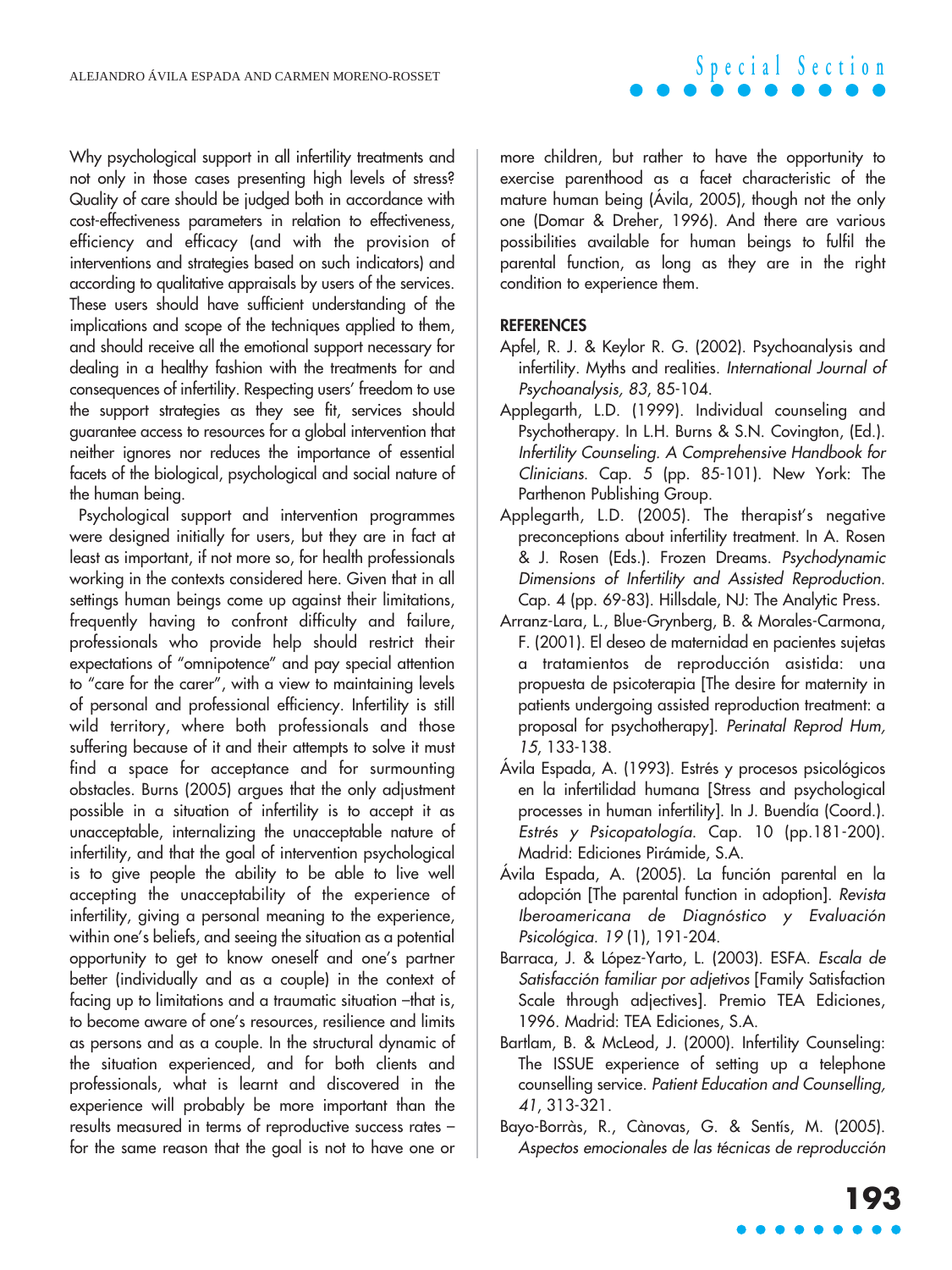asistida [Emotional aspects of assisted reproduction]. Barcelona: Colegio Oficial de Psicólogos de Catalunya.

- Benyamini, Y., Gozlan, M. & Kokia, E. (2005). Variability in the difficulties experienced by women undergoing infertility treatments. Fertility and Sterility, 83 (2): 275-283.
- Bitzer, J. (2002). Counselling in infertility treatment. In J. Boivin & H. Kentenich, (Eds.). Guidelines for Counselling in Infertility. (Seccion 3). ESHRE Monographs: Oxford University Press.
- Boivin, J., Appleto, T.C., Baetens, P., Baron, J., Bitzer, J. et al. (2001). Guidelines for counselling in fertility: Outline version. Human Reproduction, 16 (6), 1301- 1304.
- Boivin, J. & Kentenich, H. (Eds.). (2002). Guidelines for Counselling in Infertility. ESHRE Monographs: Oxford University Press.
- Boivin, J. (2003). A review of psychosocial interventions in infertility. Social Science Medicine, 57, 2325- 2341.
- Burns, L.H. (2005). Psychological Changes in Infertility Patients. In A. Rosen & J. Rosen (Eds.). Frozen Dreams. Psychodynamic Dimensions of Infertility and Assisted Reproduction. Cap. 1 (pp 3-29). Hillsdale, NJ: The Analytic Press
- Burns, L.H. & Covington, S.N. (Ed.) (1999). Infertility Counseling. A Comprehensive Handbook for Clinicians. New York: The Parthenon Publishing Group.
- Carrasco, M. J. (1998). ASPA. Cuestionario de Aserción en la Pareja. (2ª ed., revisada y ampliada) [Questionnaire on assertion in the couple. 2nd ed., revised and extended]. Madrid: TEA Ediciones, S.A.
- Carreño, J., Morales, F. et al. (2007). Una explicación de los síntomas de depresión y ansiedad en mujeres estériles [An explanation of depression and anxiety symptoms in sterile women]. Ginecol. Obstet. Mex., 75, 133-141.
- Coisenau, T.M., Lord, S.E., Seibring, A.R. et al. (2004). A multimedia psychosocial support program for couples receiving infertility treatment: a feasibility study. Fertility and Sterility, 81 (3), 532-538.
- de Klerk, C., Heijnen, E.M. et al. (2006).The psychological impact of mild ovarian stimulation combined with single embryo transfer compared with conventional IVF. Human Reproduction, 21 (3), 721- 727.
- Domar, A.D., Clapp, D. et al. (2000). Impact of group psychological interventions on pregnancy rates in infertile women. Fertility and Sterility. 73 (4), 805-811.
- Domar, A.D. & Dreher, H. (1996). Reclaiming your life: Infertility. In Ibid. Healing Mind, Healthy Woman. Using the Mind-Body Connection to Manage Stress and Take Control of Your Life. New York: Delta Trade Paperbacks.
- Essig, T. (2005). Riding the Elephant in the Room: How I use Countertransference in Couples Therapy. In A.Rosen & J. Rosen (Eds.). Frozen Dreams. Psychodynamic Dimensions of Infertility and Assisted Reproduction. Cap. 6 (pp. 103-127). Hillsdale, NJ: The Analytic Press.
- Epstein, Y. M., Rosenberg, H. S., Grant, T. V. & Hemenway, B. A. N. (2002). Use of the internet as the only outlet for talking about infertility. Fertility and sterility, 78 (3), 507-514.
- Freeman, N. (2005). When the Therapist is Infertile. In A. Rosen & J. Rosen (Eds.). Frozen Dreams. Psychodynamic Dimensions of Infertility and Assisted Reproduction.
- Cap. 3 (pp. 50-68). Hillsdale, NJ: The Analytic Press.
- Galletly, C., Clark, A., Tomlinson, L., & Blaney, F. (1996). A group program for obese, infertile women: Weight loss and improved psychological health. Journal of psychosomatic obstetrics and gynaecology, 17(2), 125-128.
- Gerrity, D.A. (2001). Five Medical Treatment Stages of Infertility: Implications for Counselors. The Family Journal: Counseling and Therapy for Couples and Families, 9 (2), 140-150.
- Goldenberg, H. (1997). Who am I, if I am not a mother? In S. du Plock (Ed.), Case studies in existential psychotherapy and counselling. (pp. 96-106). Hoboken, NJ, US: John Wiley & Sons Inc.
- Greenfeld, D. A. (1997). Does psychological support and counseling reduce the stress experienced by couples involved in assisted reproductive technology? Journal of assisted reproduction and genetics, 14(4), 186-188.
- Hoenk Shapiro, C. (1999). Group Counseling. In L.H. Burns & S.N. Covington (Ed.). Infertility Counseling. A Comprehensive Handbook for Clinicians. Cap. 7 (pp. 117-127). New York: The Parthenon Publishing Group.
- Horowitz, L., Alden,L., Wiggins, J. & Pincus, A. (2000). Inventory of Interpersonal Problems. New York: The Psychological Corporation.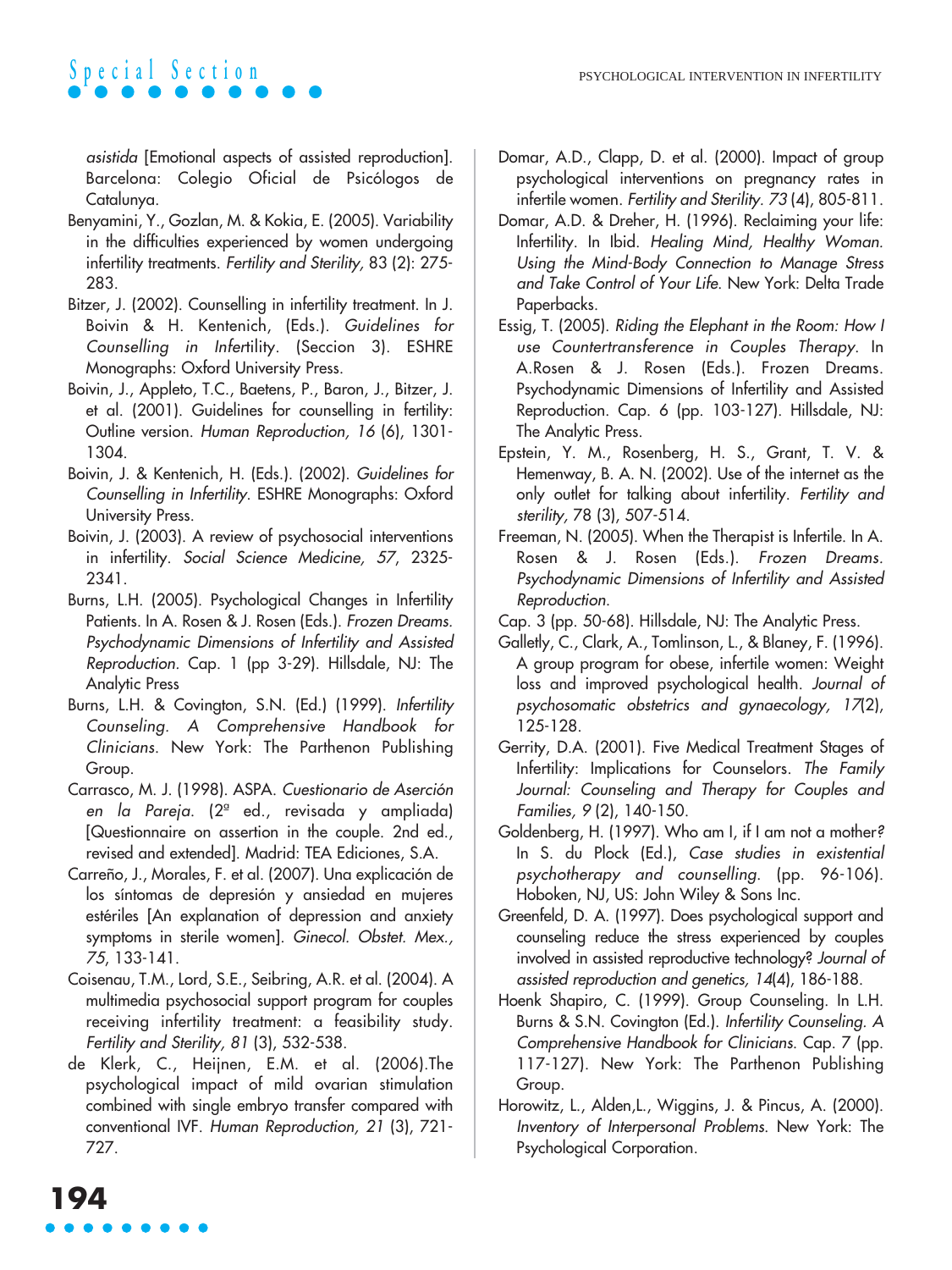- Josephs, L. (2005). Therapist Anxiety about Motivation for Parenthood. In A. Rosen & J. Rosen (Eds.). Frozen Dreams. Psychodynamic Dimensions of Infertility and Assisted Reproduction. Cap. 2 (pp. 33-49). Hillsdale, NJ: The Analytic Press.
- Kentenich, H. (2002). Introduction. In J. Boivin & H. Kentenich (Eds.). Guidelines for Counselling in Infertility. ESHRE Monographs: Oxford University Press.
- Kottick, J. (2005). Therapist Anger, Despair, Cynicism. In A. Rosen & J. Rosen (Eds.). Frozen Dreams. Psychodynamic Dimensions of Infertility and Assisted Reproduction. Cap. 5 (pp. 84-102). Hillsdale, NJ: The Analytic Press.
- Leiblum, S.R. (Ed.). (1997). Infertility. Psychological Issues and Counseling Strategies. New York: Wiley.
- Lemmens, G.M.D., Vervaeke, M., Enzlin, P. et al. (2004). Coping with infertility: a body-mind group intervention programme for infertile couples. Human Reproduction, 19(8),1917-1923.
- Liz, T.M. & Strauss, B. (2005). Differential efficacy of group and individual/couple psychotherapy with infertile patients. Human Reproduction, 20 (5), 1324- 1332.
- Llavona, L. & Mora, R. (2002). Cuestionario de Ajuste Psicológico en Infertilidad (CAPI) [Psychological Adjustment in Infertility Questionnaire]. Madrid: Universidad Complutense de Madrid. Registro de la propiedad intelectual 16/2002/2716.
- Llavona, L. & Mora, R. (2003). Atención psicológica a parejas infértiles en tratamiento de reproducción asistid<sup>a</sup> [Psychological attention for infertile couples in assisted reproduction treatment]. In J.M. Ortigosa, M.J. Quioles & F.J. Mendez (Coords.). Manual de Psicología de la Salud con niños, adolescentes y familia [Handbook of the Psychology of Children, Adolescents and Family]. Chap. 13. Madrid: Pirámide.
- Llavona, L. & Mora, R. (2006). Inventario de Problemas Psicológicos en Infertilidad (IPPI) [Inventory of Psychological Problems in Infertility]. Madrid: Universidad Complutense de Madrid. Registro de la propiedad intelectual 16/2006/3632.

Main, M. (1991). Metacognitive Knowledge,

Metacognitive Monitoring and Singular vs. Multiple Models of Attachment. In C. Parkes et al. (Eds.). Attachment across the life cycle. London: Routledge.

**Special Section**

- Mechanick Braverman, A. (1997). When is Enough, Enough? Abandoning Medical Treatment for Infertility. In S. R. Leiblum (Ed.). Infertility. Psychological Issues
- and Counseling Strategies. Cap. 11, (pp. 209-229). New York: Wiley.
- Moreno-Rosset, C. (2000a). Ansiedad y Depresión: Principales trastornos asociados a la Infertilidad [Anxiety and Depression: Principal disorders associated with Infertility]. Informació Psicològica, Revista Quatrimestral del Col-legi Oficial de Psicòlegs del País Valencià, 73, 12-19.
- Moreno-Rosset, C. (Dir.). (2000b). Factores psicológicos de la infertilidad [Psychological factors of infertility]. Madrid: Sanz y Torres.
- Moreno-Rosset, C. (2001). Entrevista Psicológica en Infertilidad y Reproducción Asistida (EPSIRA) [Psychological Interview in Infertility and Assisted Reproduction]. Madrid: UNED. Registro de la Propiedad Intelectual nº 108021.
- Moreno-Rosset C. (2003). Memoria Final del Proyecto I+D+I Consecuencias psicológicas y psicosociales de los tratamientos de infertilidad en las mujeres: evaluación e intervención [Final Report on R+D+I Project: Psychological and psychosocial consequences of infertility treatments in women: assessment and intervention] Madrid: Ministerio de Trabajo y Asuntos Sociales. Instituto de la Mujer. Expte. 11/00.
- Moreno-Rosset C. (2005). Guía para la paciente. Apoyo Psicológico en Reproducción Asistida. Proyecto I+D+I La infertilidad en la mujer: aspectos psicosociales y neurobiológicos. Expte. 28/03. Madrid: Registro de la propiedad intelectual de la Guía (31 páginas): M-002424/2005. Registro de la propiedad intelectual del guión del CD de relajación (20 minutos): M-002420/2005, 2005. [Patient guide. Psychological Support in Assisted Reproduction. R+D+I Project – Infertility in women: psychological and neurobiological aspects. Expte. 28/03. Madrid: Intellectual property registration of the Guide (31 pages): M-002424/2005. Intellectual property registration of the script for the relaxation CD (20 minutes): M-002420/2005, 2005.]
- Moreno-Rosset, C. (2007). Memoria Final del Proyecto I+D+I La infertilidad en la mujer: aspectos psicosociales y neurobiológicos [Final Report of the